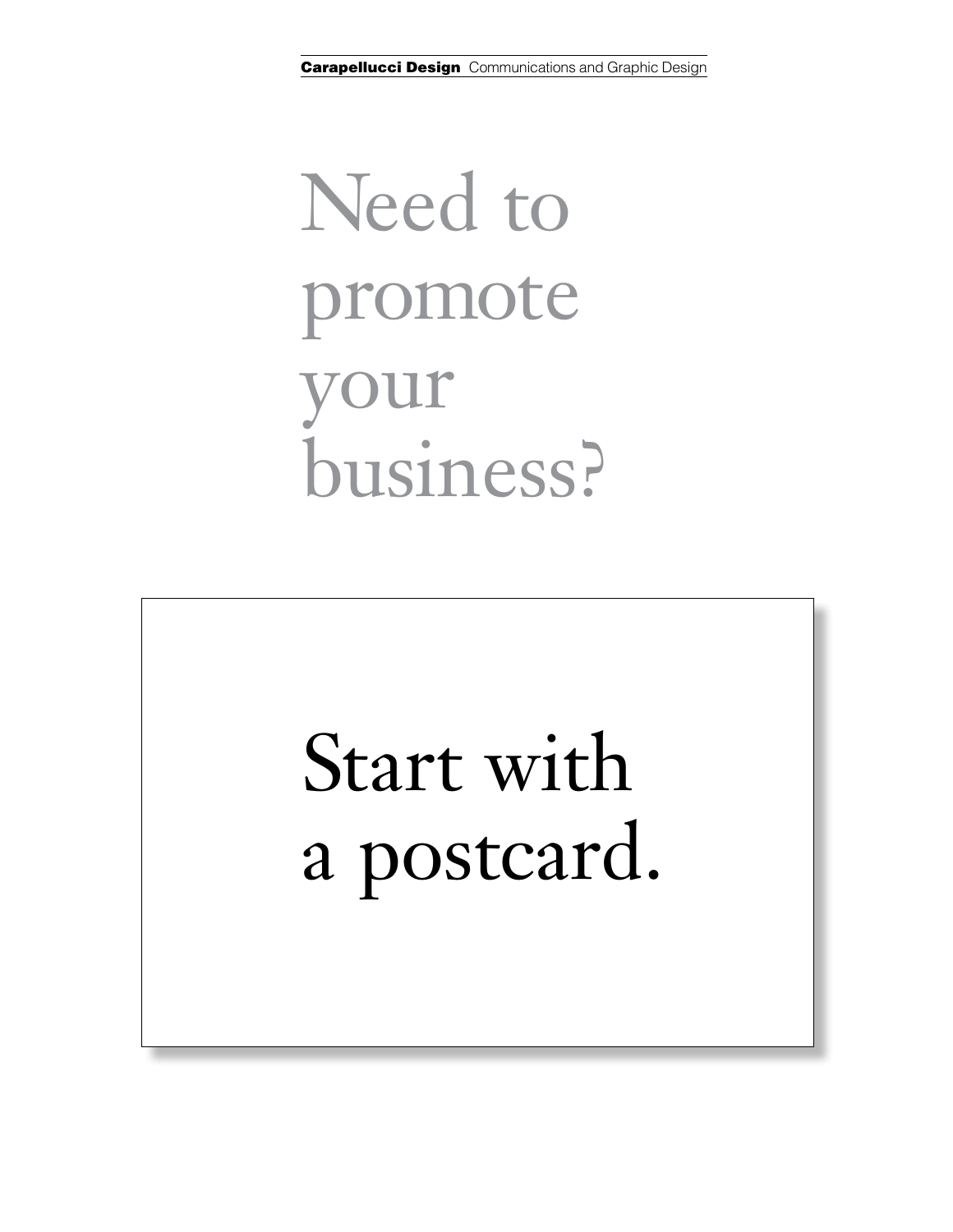**How can a small business promote on a modest budget?** By building a program with small steps.

*Start with a postcard*—with a strong visual concept.

#### **CLIENTS**

Third Avenue Productions: *Last Chance* SweetCopy New York Walls, Inc.

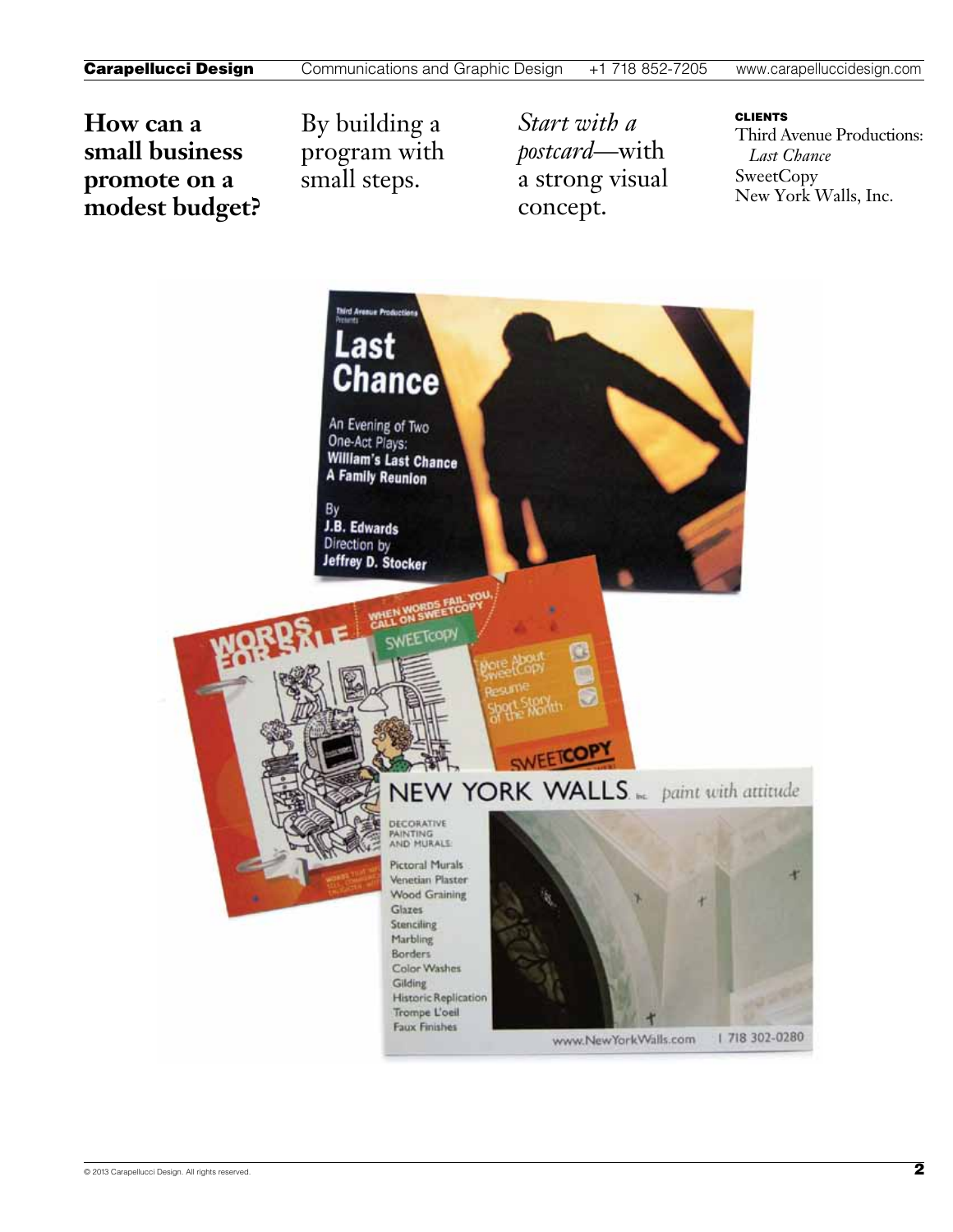A writer provides the extra zing especially if you don't have a name for your business yet.

A "name-storming" session with our writer-designer team can help you find the perfect words.

client SweetCopy

January<br>Write<br>Sale No designer sheets No designer<br>No fluffy towels D fluiry<br>ist words<br>selcopy is offering discounts on<br>self-opy is of the simulad number of<br>the price No fluxy<br>Just words Ust words<br>Surgeony is offering discounts on<br>Surgeony is a limited number to<br>brochure clients and these low prices, a<br>colding clients and these low prices, a<br>colding clients of these low prices, and project copy is often to a limited number To all products east old there prices all products and contract of 2004.<br>exhibit contains and old from prices and post-<br>take advantage of these hamasty of 2004.<br>projects must begin sisting contains of the handler of and the projects must begin in languary of and the the projects in the second second measure Explorated SweetCopy four message<br>"write" words for your message<br>SWEETCOPY: Words for Sale<br>SWEETCOPY.com WEETCOPY.com or coll 212-677-6255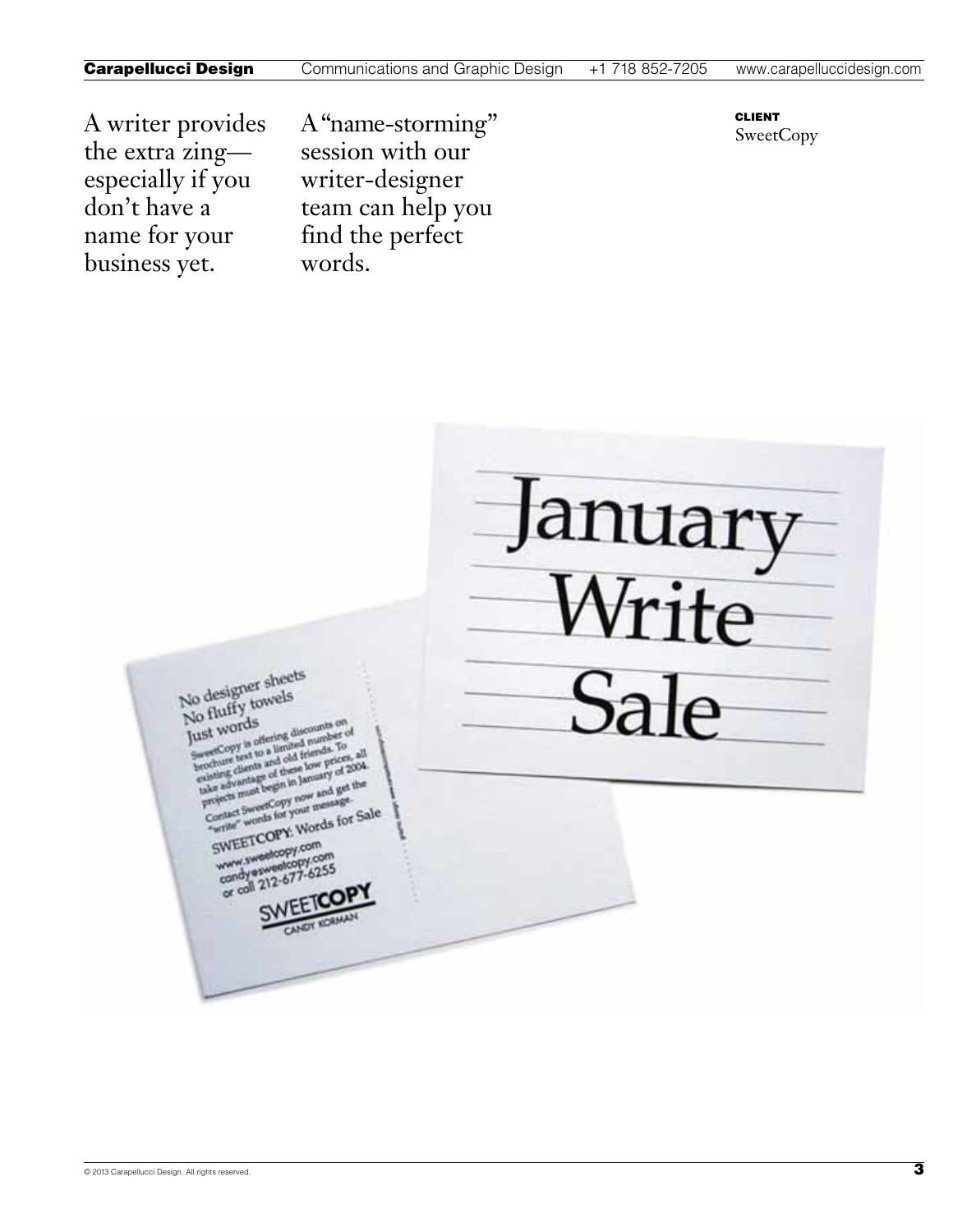#### We can also design your logo.

#### **CLIENTS**

Copper Arch Capital, LLC Galster Management Corp. Goldfarb, Abrandt, Salzman & Kutzin, LLP Bright Shining City LLC Women's Wealth Circle, LLC Sentry Elevator, Inc. Ambassador Nursing & Rehabilitation Center, Inc. Imperial Healthcare Centre, Inc. Continental Care Rehabilitation & Nursing Center, Inc.





**GOLDFARB ABRANDT SALZMAN & KUTZINUP** 





**Sentry**<br>ELEVATOR

Imperia

ontinental (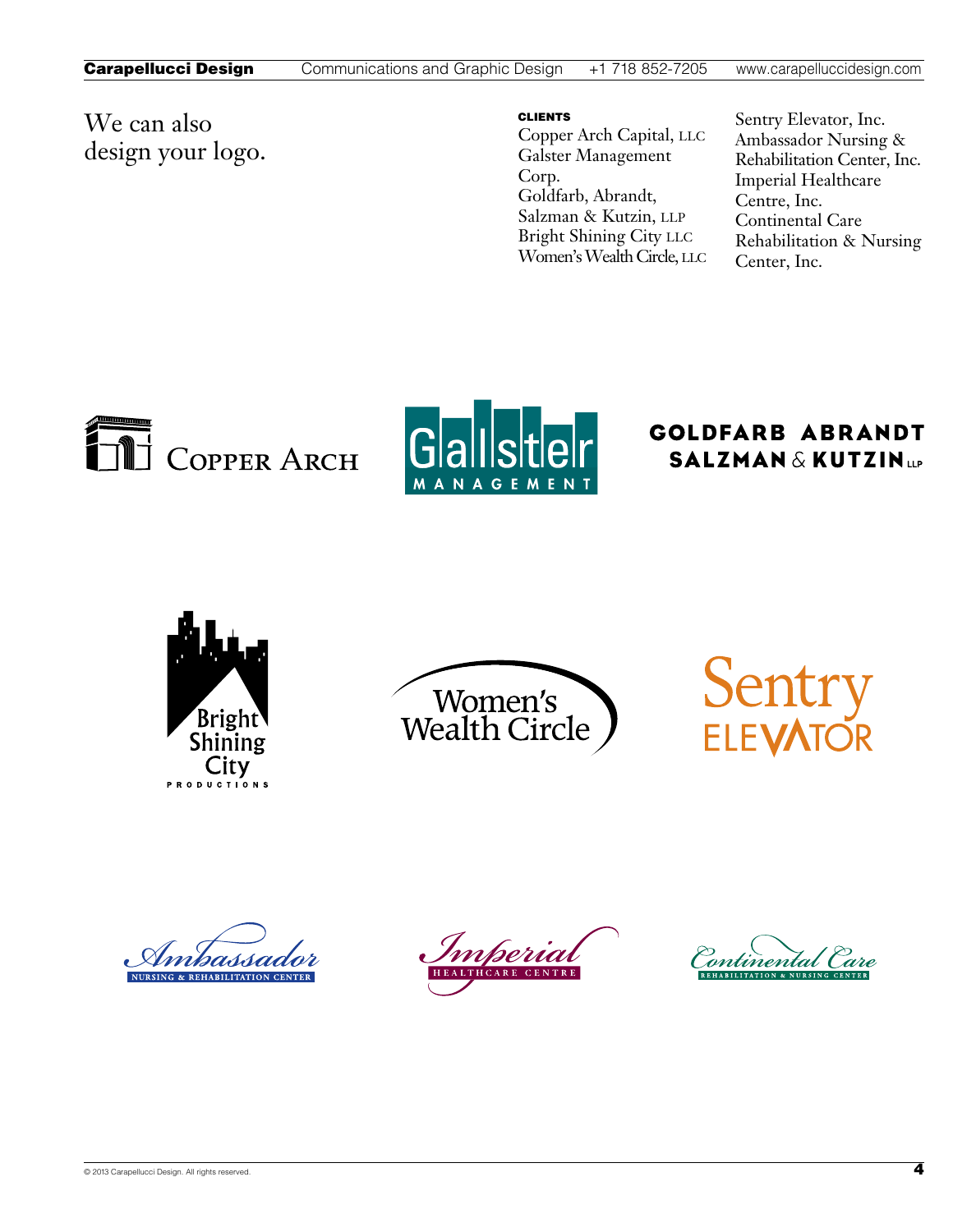#### When you're ready, add a business card.

**CLIENTS** New York Walls, Inc.



### NEW YORK WALLS. Inc. paint with attitude

**DECORATIVE PAINTING** AND MURALS:

**Pictoral Murals** Venetian Plaster **Wood Graining** Glazes **Stenciling** Marbling **Borders Color Washes** Gilding **Historic Replication Trompe L'oeil Faux Finishes** 



| 718 302-0280 www.NewYorkWalls.com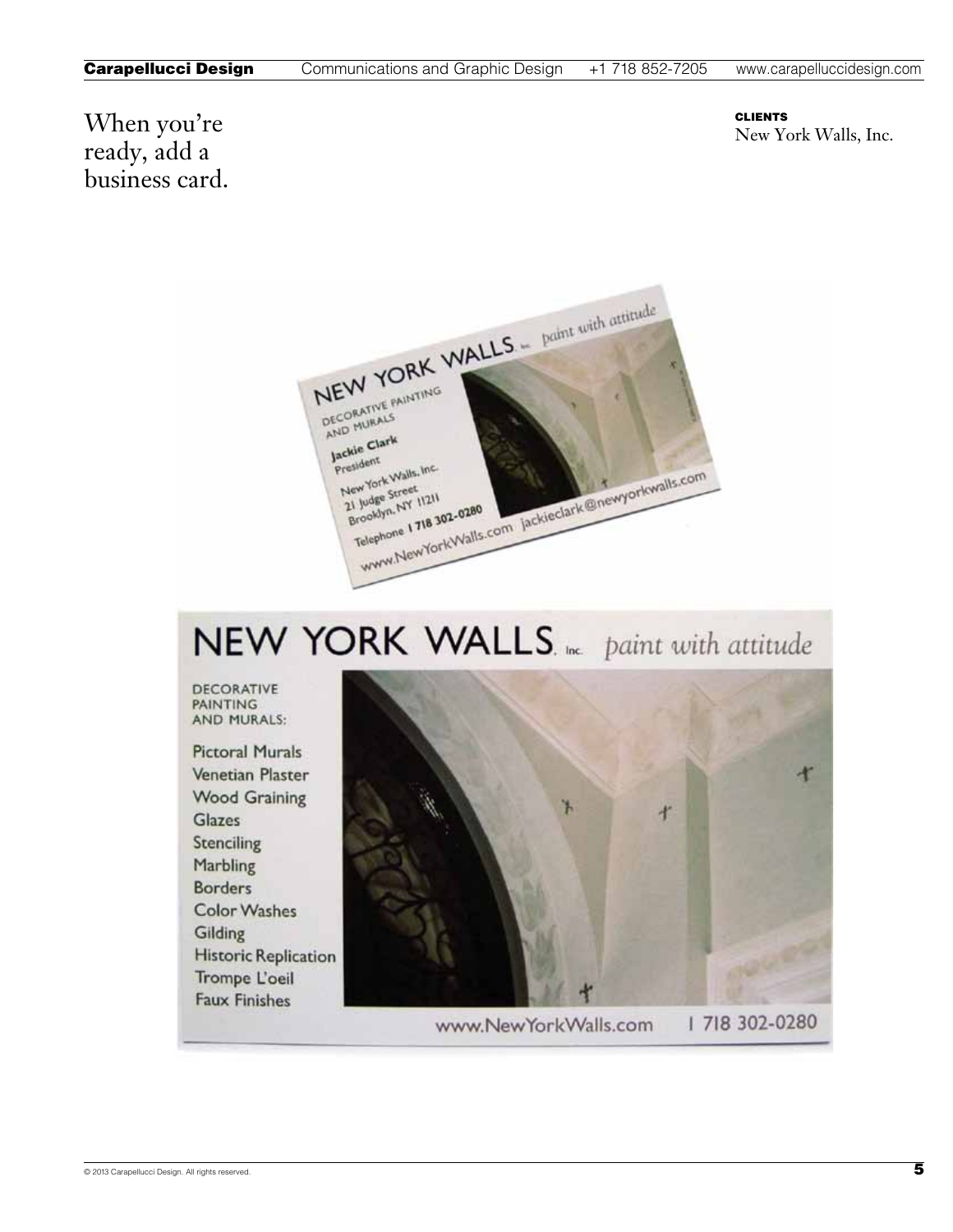Later, the postcard image can be placed on the cover of a brochure.

lango Mujer

Postcard



Brochure



client TangoMujer dance company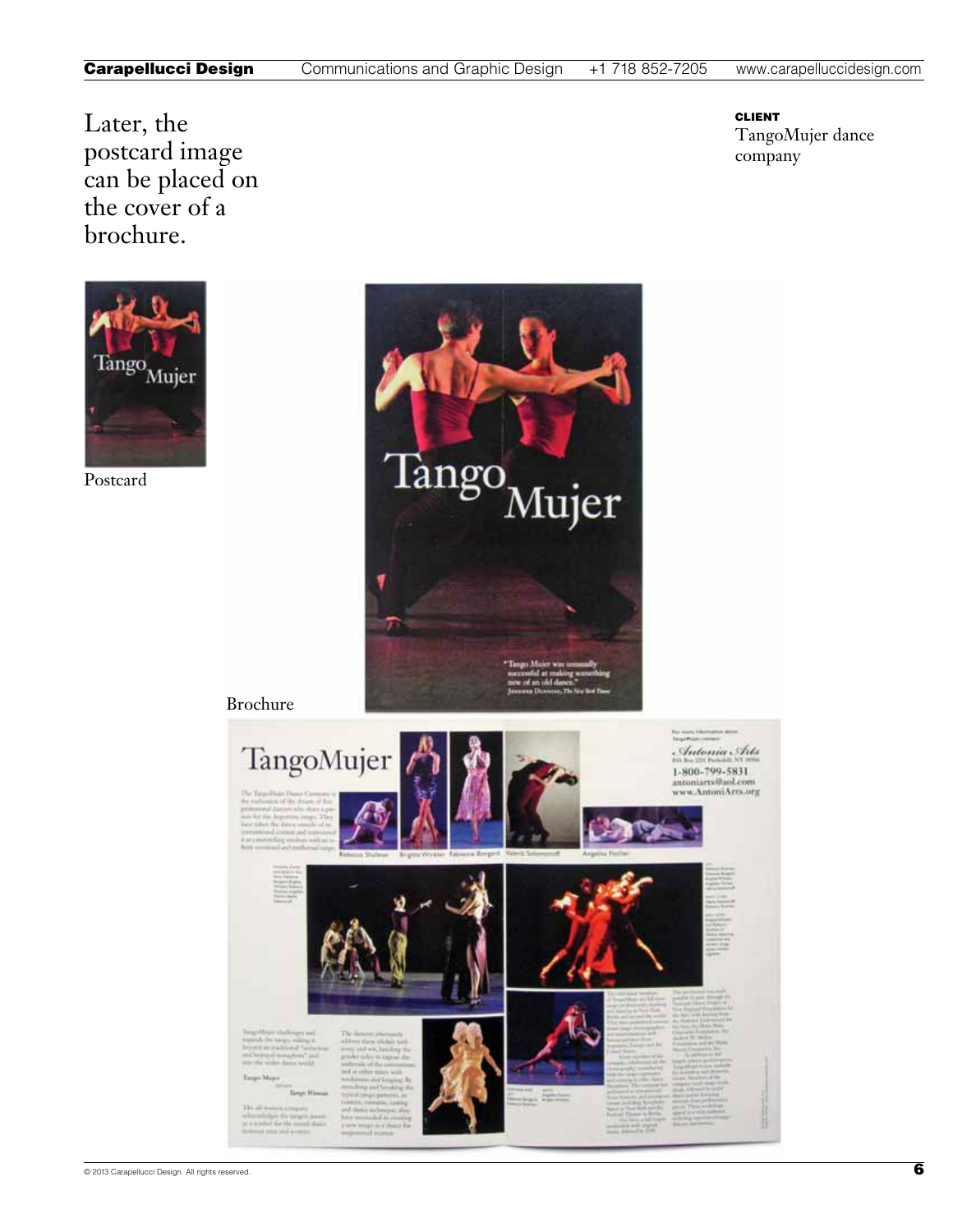Or the postcard image can be scaled up for a flyer or poster.

Poster



client Third Avenue Productions: *Last Chance*

**Third Avenue Productions Presents** 

# Last<br>Chance

An Evening of Two **One-Act Plays: William's Last Chance A Family Reunion** 

By J.B. Edwards Direction by Jeffrey D. Stocker

Thursday, September 18, 8:00 p.m. Friday, September 19, 8:00 p.m. Saturday, September 20, 3:00 p.m., 8:00 p.m. Sunday, September 21, 3:00 p.m., 8:00 p.m.

**Blue Heron Theatre and Arts Center** 123 East 24th Street New York, New York 10010

**Tickets: \$15** Reservations: 718 904-2866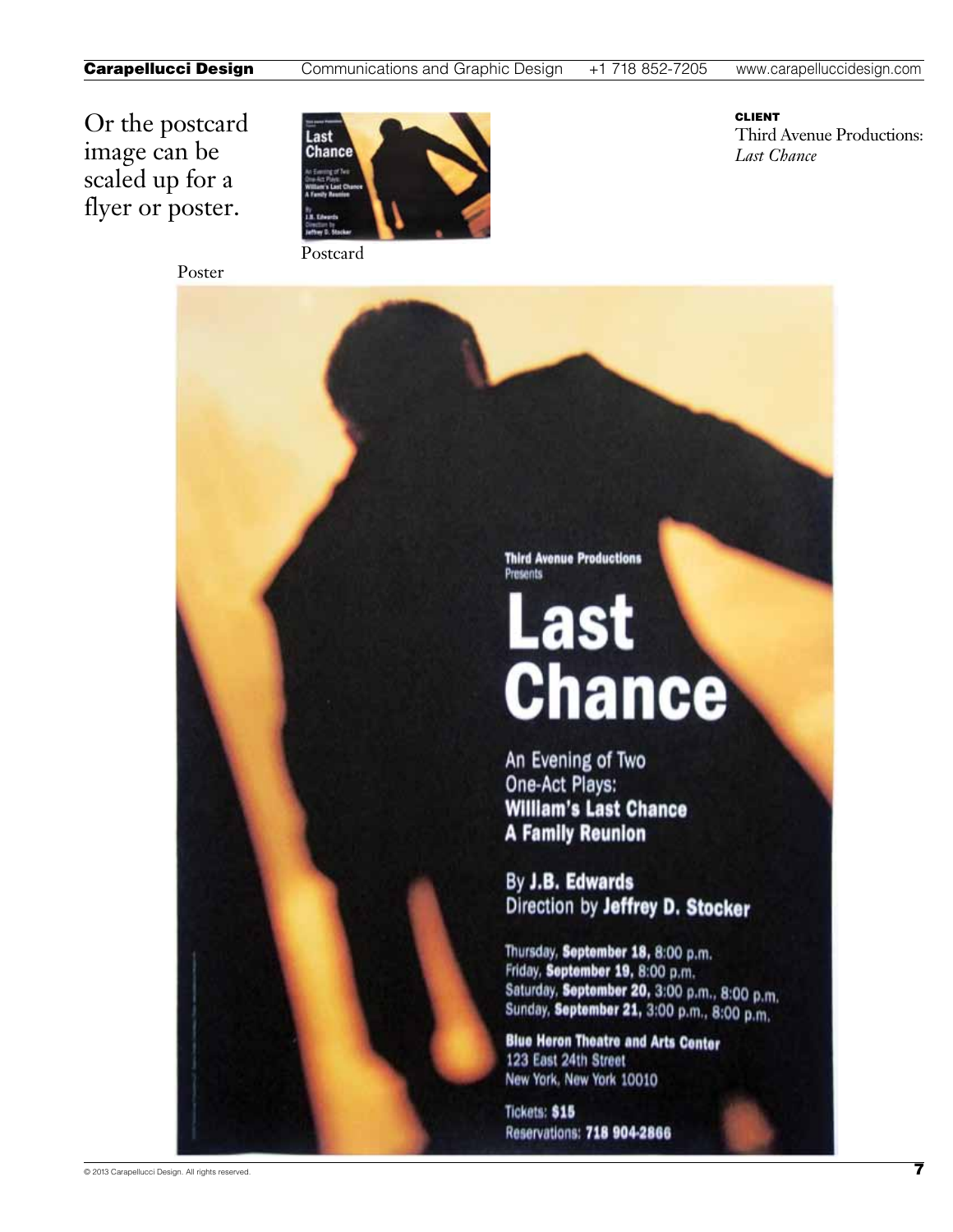The postcard image can be scaled up even further to make an exhibition panel.



Postcard

client Susan Tunick, artist

#### Exhibition Panel

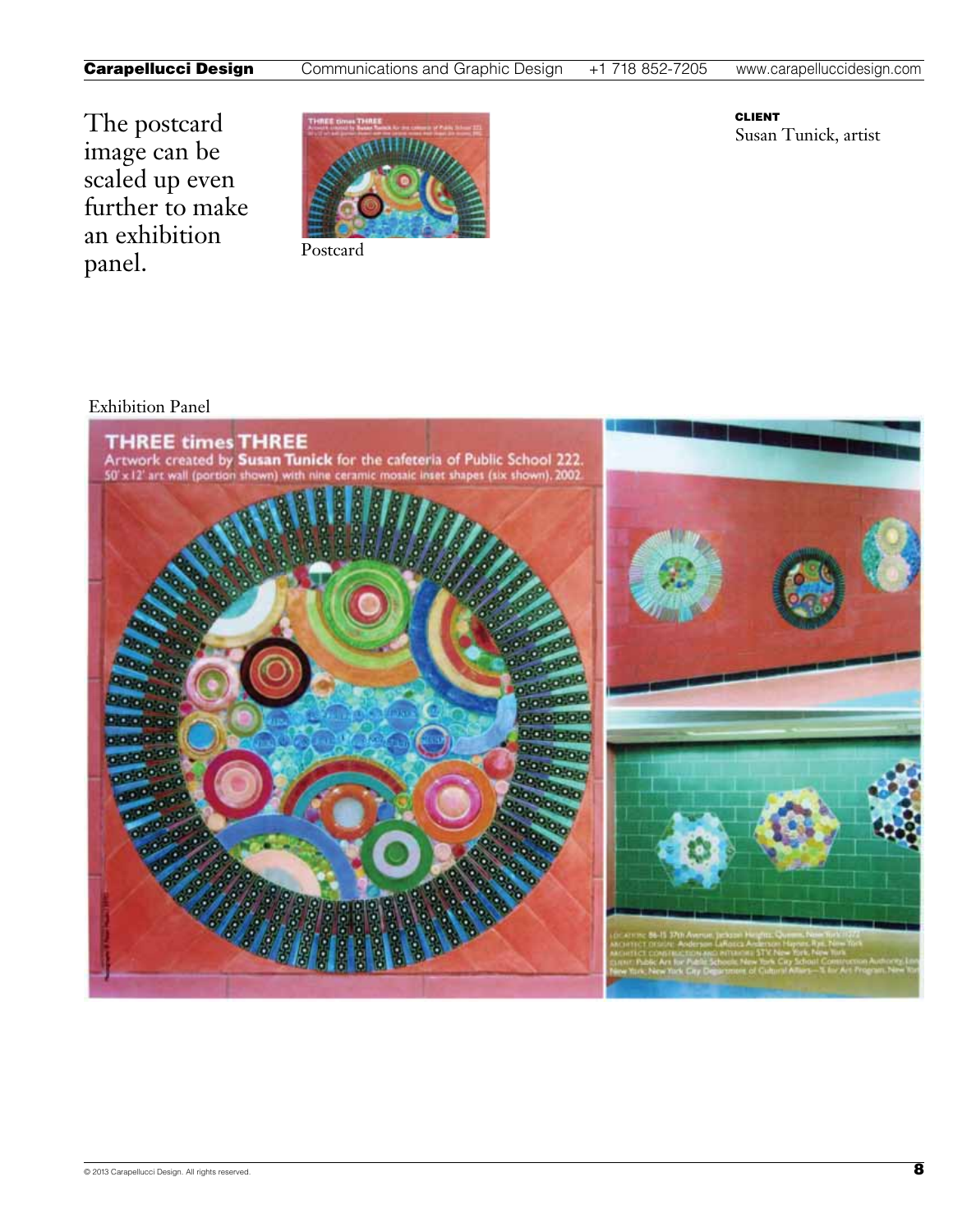The design process starts with *lots* of ideas.

We will manage the process, but you will participate substantially.

Implementation costs can be spread out over time.

**Please call to find out how we can jump-start a promotions plan for your business.**